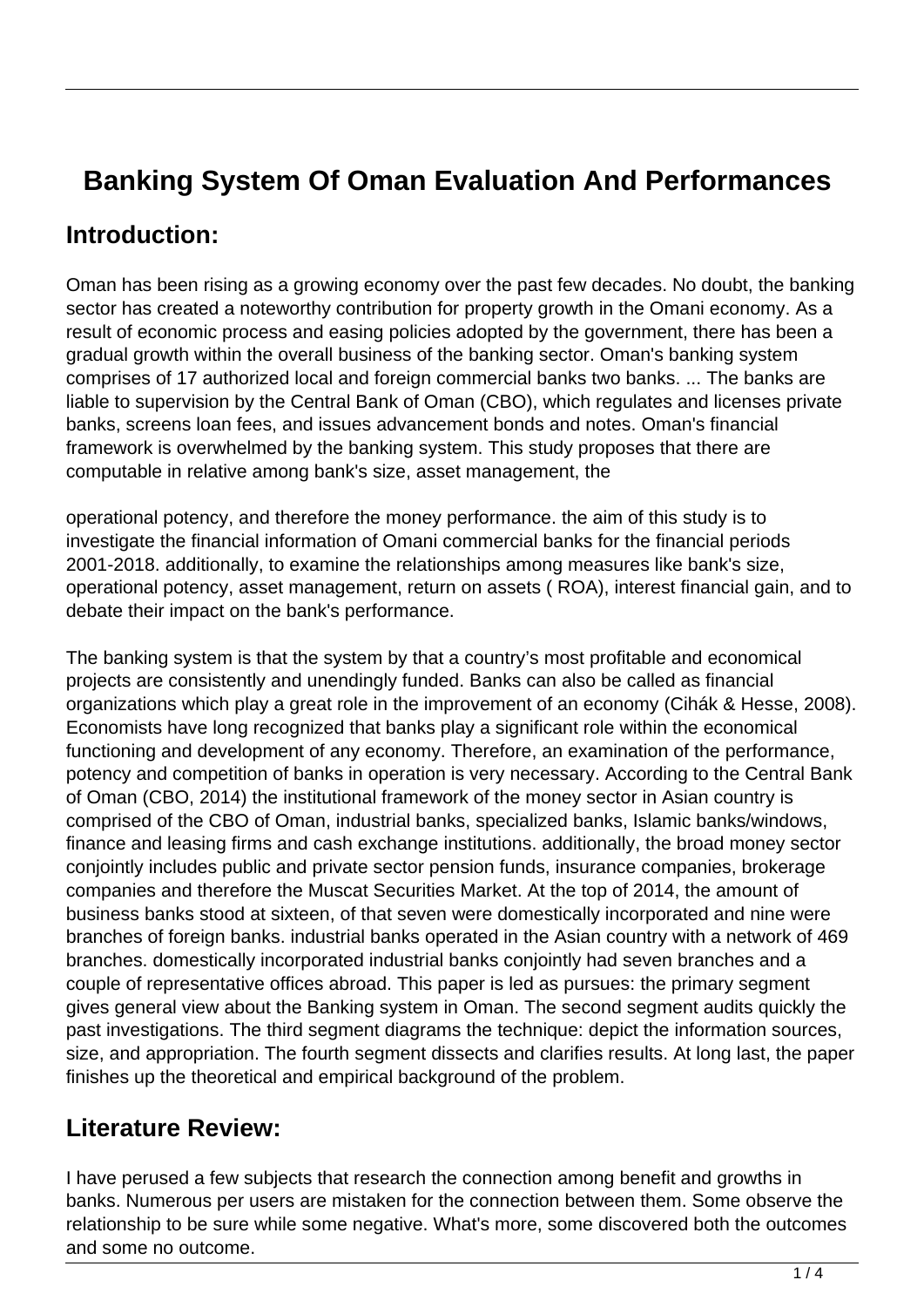Manish Mittal and Arunna Dhademade(2005) they found that higher productivity is the only significant parameter for assessing managing an account division act from the investors point of view.

As stated by I.M. Pandey (2005) an economical allocation of capital is that the most significant monetary function in trendy times. It involves call to commit the firm's funds to the long term assets. The firm's worth can increase if investments are profitable and add to the shareholder's wealth.

According to Medhat Tarawneh (2006) financial execution is a needy variable and is estimated by Return on Assets (ROA) and the plan pay measure.

Al and Kapoor (2010) also embraced the investigation on monetary performance of nationalized banks in India and surveyed the development list estimation of different parameters through overall benefit lists. They found that out of 19 banks, four banks had excellent performance, five banks had great execution and six banks had poor execution. In this way the performance of nationalized banks contrast widely. ?apital sufficiency proportion and budgetary execution, AlpeshGajera (2015)in his examination article a monetary exhibition assessment of private and open part banks found that there in important distinction in the money related these banks and private division banks are performed superior to anything open area banks in capital adequacy ratio and financial performance.

# **Research Methodology:**

## **a) Research problem:**

"Banking sector is an integral part of overall economic system. Bank is always known to create profits. The most important aim of the bank is how efficiently the bank can create its profit and mostly it creates its profit by providing loan and by credit creation.

Profitability refers to the flexibility of company to attain revenues and earnings. net or earning is that the solely criterion for measure profitableness. The main cause is the growth of the any bank depends upon the profit of bank The investors and creditors have an excellent interest to assess this and the future profitableness of a corporation. to produce the specified capital, the businesses are forced to earn enough profit to get the suitable returns for investors and creditors. within the case that the businesses don't get enough profit, they're going to not be ready to offer the capital required to run a range of comes through shareholders or creditors. within the future, the survival of a corporation depends on its ability to earn cash to hold out all obligations and supply necessary returns for main shareholders.

## **b) Need for study/significance of the project**

Banks are the most prevailing money-related foundations in any nation. The job of government, at that point, is to guarantee that money related foundations serve these essential capacities productively. As a rule, an administration completes this duty by building up administrative and supervisory bodies to manage and improve the dissolvability and steadiness of the saving money division. As monetary markets turn out to be progressively mind-boggling, the need a sound comprehension of the institutional players and powers that follow up on keeping money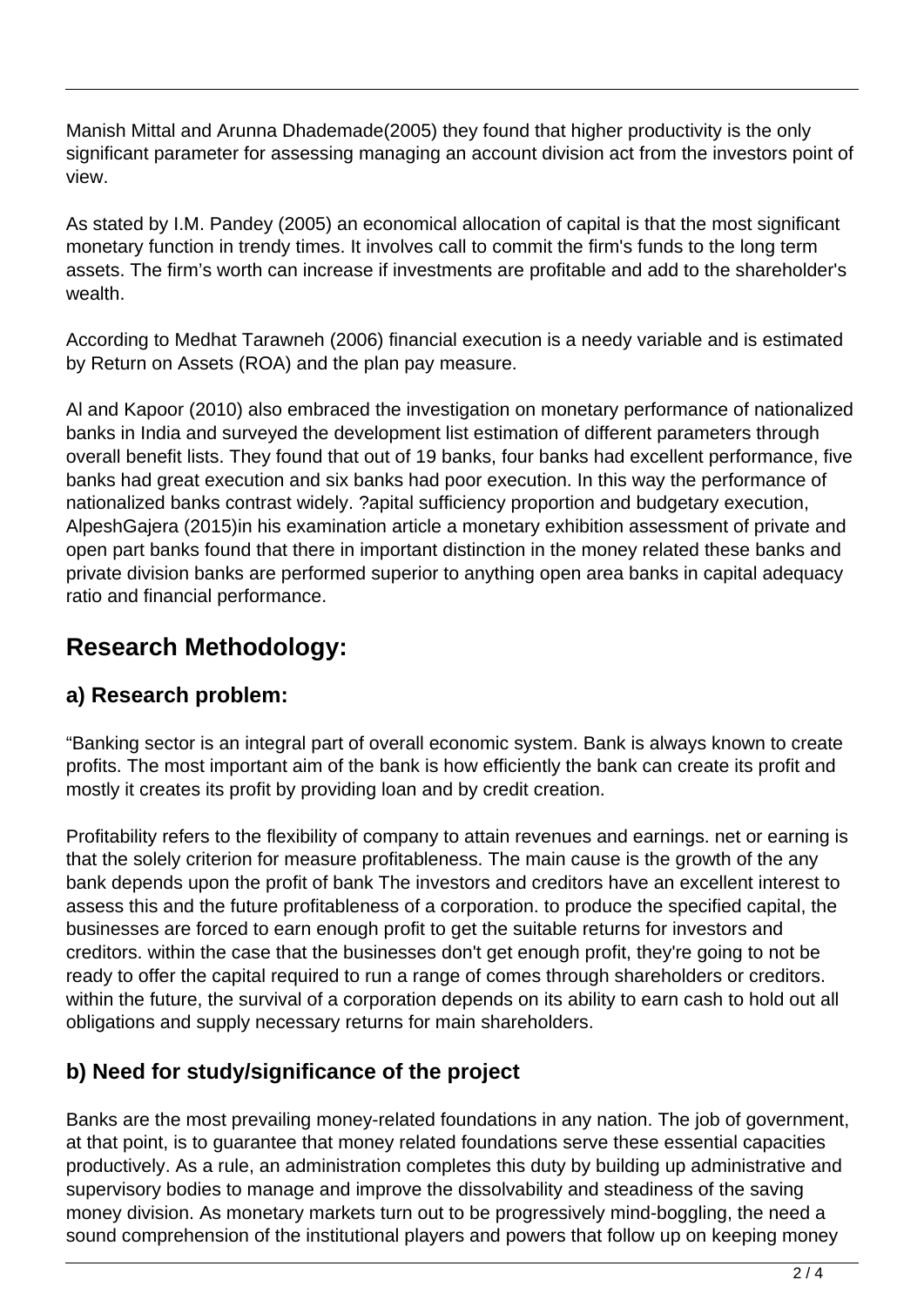frameworks winds up more noteworthy. This is progressively essential in developing markets with advancing managing an account division. The execution of banks, in any industry course of action, is critical while breaking down a country's economy and the activities of controllers, investors, clients, and every other partner. Hence, this part assesses the execution of Omani business and Islamic banks in respect to their Arab (Gulf Cooperation Council) GCC saving money peers. It uses the GCC's normal benchmark as a measure to evaluate the general execution of Omani banks. The examinations are for the years 2001-2018. The purpose of this study is to critically investigate the performance measures of the banking system, in Oman's Banking Sector. This research will provide a piece of sample information to the banking sector in Oman as it has been made by keeping in mind all the financial vectors within the regional domain

# **c) Objectives:**

The objectives of the study are as follows:

The main objectives of this study are to identify the major factors affecting performance of the Banking sector in Oman.

- To analyze the development as far as number of banks in Oman.
- To get assess execution of banks(ROA and ROE)
- To assess development in the segments of liabilities of banks
- To consider the proficiency of banks.
- To evaluate profitablity of keeping banking industry

#### **d) Hypotheses:**

The required hypothesis is mentioned below:

- H1= There is a significant relationship between growth and profitability of bank.
- H0= There is no significant relationship between growth and profitability of bank.

## **e) Scope:**

The banking sector is incredibly necessary for the OMAN economy. Banks do not create intervention solely to individuals; they conjointly intermediate to the companies in alternative sectors. that the performance and soundness of the banking sector is incredibly necessary for pretty much all sectors, consequently for the OMAN economy. The main focus is to define and explain the growth and profitability in banks of Oman. The various sources used by the researcher will be the evidence for the present research. The growth directly depends upon the ability of banks to make profits although,as much as banks creates their profit as much economy grows.

#### **f) Sample Design to be used (with sampling method to be adopted):**

The sample design is a descriptive research design that will concentrate on secondary data collected from various commercial banks in Oman. The main focus is to define and explain the performance, evaluation and profitability in banks. The various sources used by the researcher